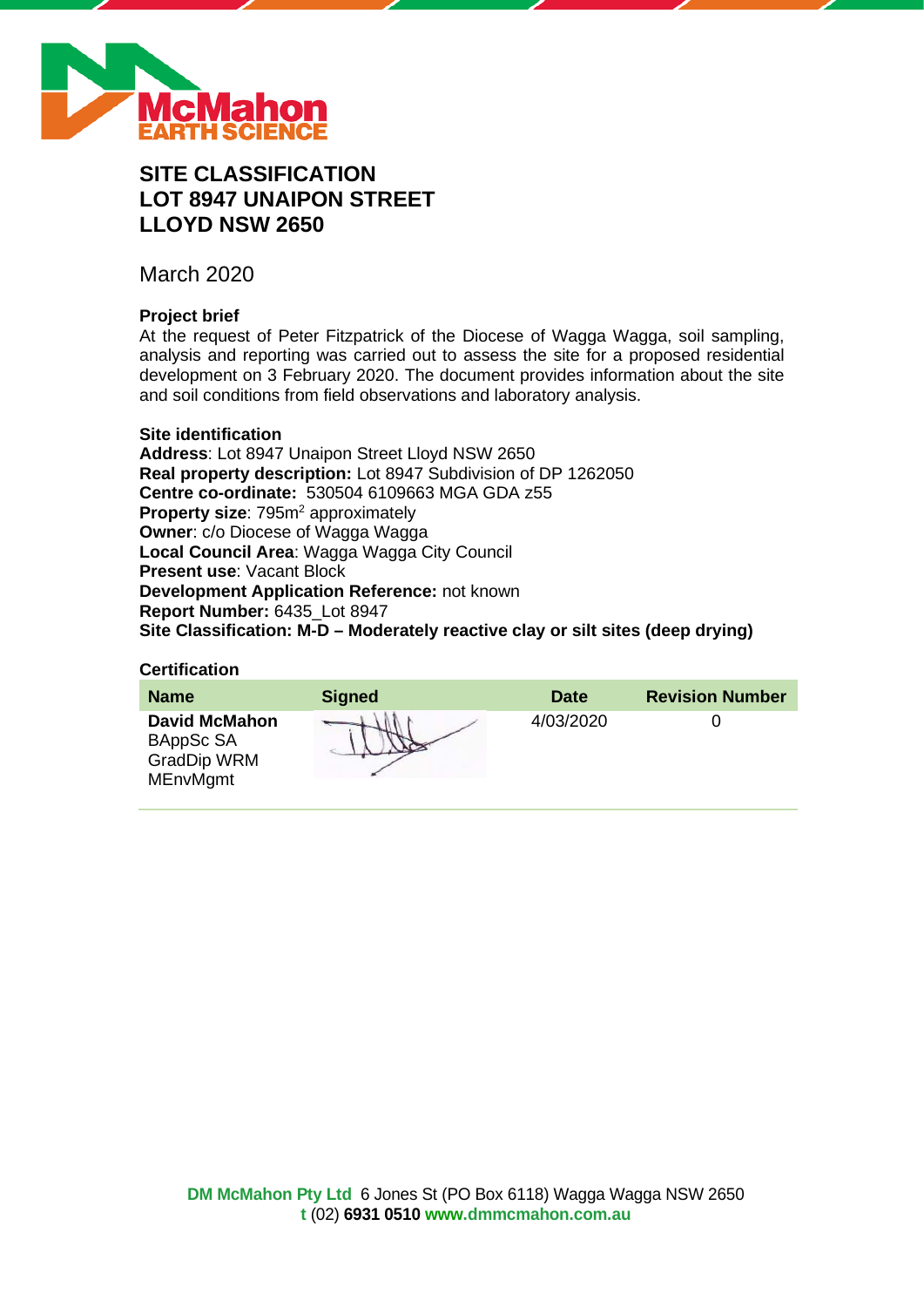#### **Physical characteristics of the site**

A desktop review and investigation of the topography, hydrology, soil, lithology, geology and hydrogeology of the site has been undertaken and are as follows:

#### **Topography**

The Lake Albert 1:25,000 Topographic Map (Sheet 8327-1S) indicates that the site is located at an elevation of approximately 248m AHD. The site landform is classed as a simple slope and the slope class is gently inclined.

#### **Vegetation**

The site is devoid of vegetation.

#### **Hydrology**

The nearest named waterway is Stringybark Creek located 3414m to the south east of the site. Due to the relative incline of the site, rainfall is likely to both run off and infiltrate into the relatively permeable topsoil.

#### **Weather**

The average rainfall for Wagga Wagga is approximately 526.8mm per annum, with the wettest months being October, June and July. Annual mean evaporation for the region is 1715.5mm with mean daily evaporation ranges from 1.2mm in July to 9.2mm in January. Wagga Wagga is characterised by cold wet winters and hot dry summers with mean maximum temperatures ranging from 12.9°C in July to 31.9 °C in January and mean minimum temperatures ranging from 1.3ºC in July to 15.9ºC in February. Rainfall, temperature and evaporation data from Wagga Wagga Agricultural Institute 73127 (www.bom.gov.au).

#### **Soil & Landform**

The site lies within the mapping unit ld from the Soil Landscapes of the Wagga Wagga 1:100 000 Sheet (DLWC, 1997). The map unit ld is described as:

#### *ld – Lloyd (Erosional Landscapes)*

*Landscape*: rolling low hills on Ordovician metasedimentary rocks. Local relief 30–90 m; slopes 10–20%. Broad crests and ridges; long waning mid to lower slopes; broad drainage depressions. Variable rock outcrop 0–50%. Extensively to completely cleared mid to high open-forest.

*Soils*: shallow (<0.5 m), moderately well-drained Paralithic Leptic Rudosols (Lithosols) on some crests, ridges and upper slopes; deep (1.0–1.5 m), imperfectly drained Red Kurosols (Red Podzolic Soils) on other crests and upper slopes; moderately deep (0.5– 1.0m), moderately well-drained Red Chromosols and Kurosols (Red Podzolic Soils) on mid to lower slopes; and moderately deep (0.5–1.0 m), imperfectly drained Brown Kurosols (Yellow Podzolic Soils) in drainage lines.

*Limitations*: high erosion hazard; steep slopes (localised); localised rock outcrop; localised poor drainage; localised waterlogging; foundation hazard (localised); mass movement; shallow, stony and strongly acid soils (on ridges and upper slopes); localised aluminium toxicity; localised salinity.

#### **Lithology and Geology**

Undivided Ordovician metasedimentary rocks—thinly interbedded siltstones, shales and phyllites, with minorschists and minor quartzites. Lithology is highly variable

over a short distance. Relatively thick (1 m to several metres) colluvial and slopewash clayey sediments occur on lower slopes and in drainage depressions. There is generally no rock outcrop, but occasionally <50% (at sites usually underlain by sandstone).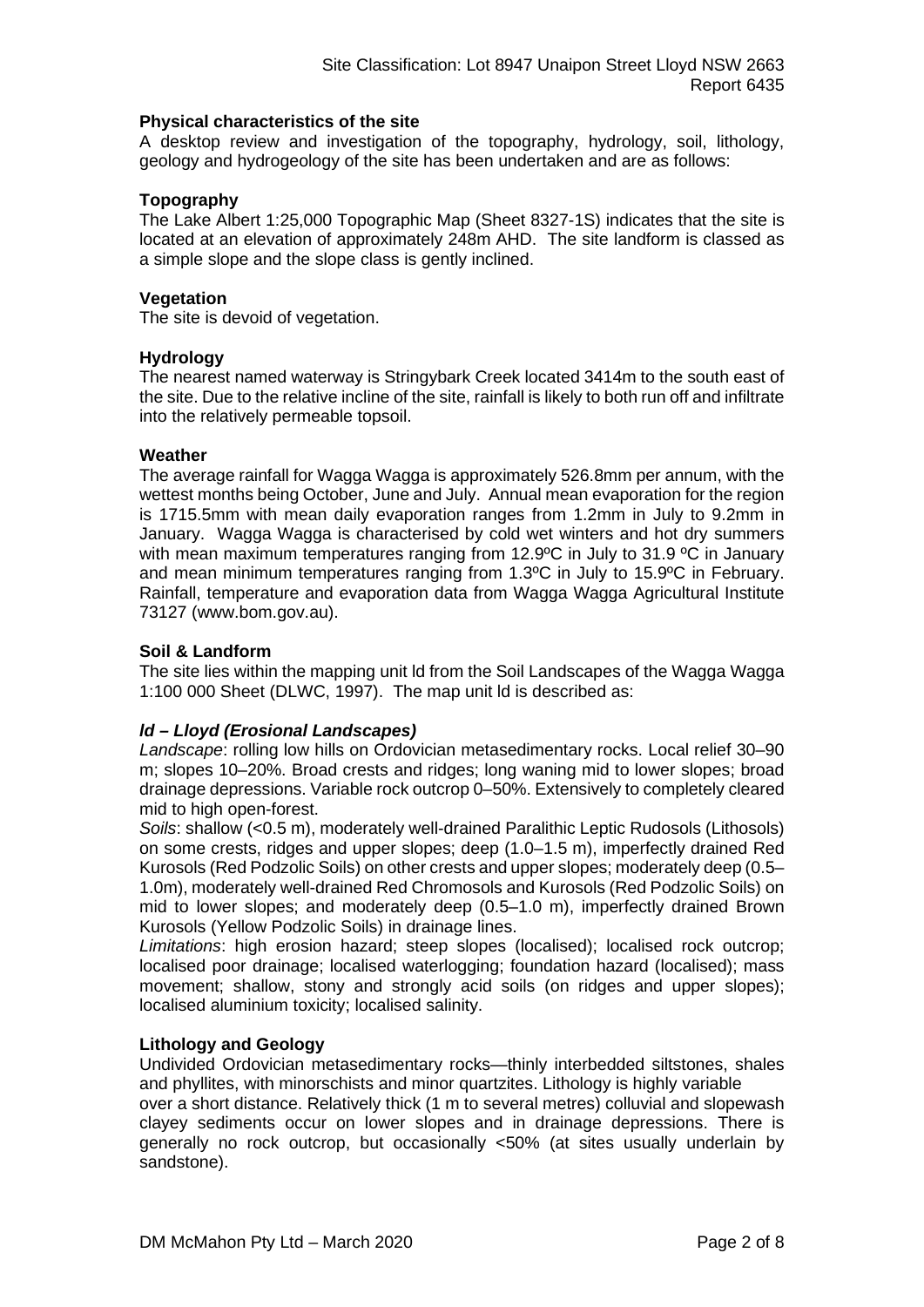# **Hydrogeology**

From the Geoscience Australia hydrogeology dataset, the groundwater beneath the site is described as porous, extensive highly productive aquifers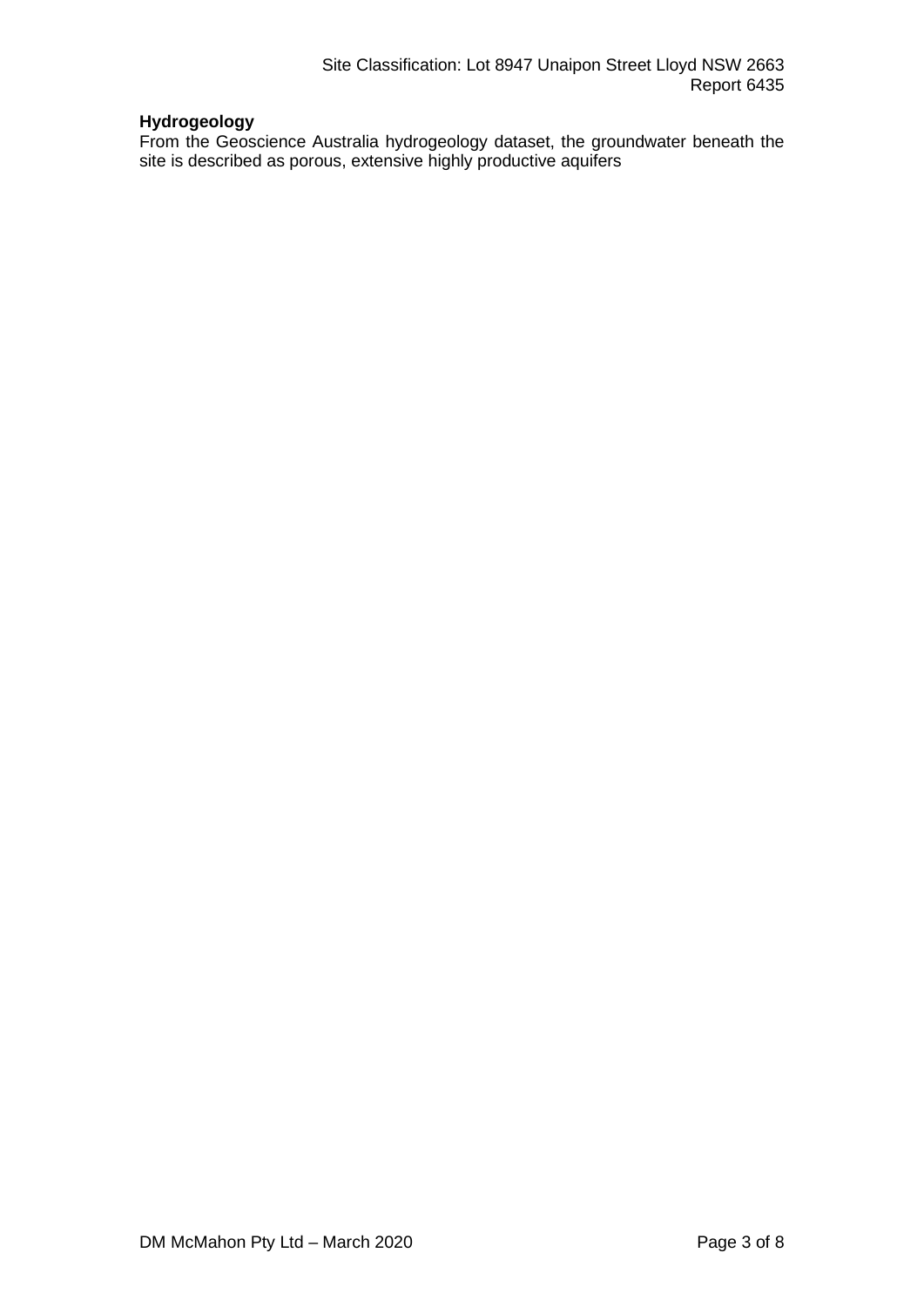## **Site Condition**

Through site investigation, field observations, in situ tests and laboratory analysis the following site geotechnical model has been developed. Details of the general conditions encountered with a field description of the soil, engineering properties and the location of the boreholes can be seen as follows, Table 1, Figure 1.

| <b>Soil Origin</b> | <b>Depth</b><br>(m) | <b>Class</b><br><b>(AS17</b><br>26<br>$-2017)$ | Soil Name /<br><b>Description</b> | Grain<br><b>Size</b> | <b>Primary</b><br><b>Colour</b>   | <b>Mottle</b><br><b>Colour</b> | <b>Mois-</b><br>ture | Plas-<br>ticity | <b>Consis-</b><br>tency | <b>Observations</b><br>and/or comments           | <b>Engineering</b><br><b>Properties</b> |
|--------------------|---------------------|------------------------------------------------|-----------------------------------|----------------------|-----------------------------------|--------------------------------|----------------------|-----------------|-------------------------|--------------------------------------------------|-----------------------------------------|
| <b>Borehole 1</b>  |                     |                                                |                                   |                      |                                   |                                |                      |                 |                         |                                                  |                                         |
| <b>FILL</b>        | $0.0 -$<br>0.2      | <b>SC</b>                                      | Sandy CLAY                        | Fine/<br>Coars<br>e  | <b>Yellowish</b><br><b>Brown</b>  | Nil                            | Dry                  | Low             | Firm                    | $\,$                                             |                                         |
| <b>FILL</b>        | $0.2 -$<br>3.0      | <b>SC</b>                                      | Sandy CLAY                        | Fine/<br>Coars<br>e  | Dark<br>Yellowish<br><b>Brown</b> | Nil                            | Dry                  | Low             | <b>Stiff</b>            | Coarse fragments of<br>OM > 5mm<br>$< 20$ mm 10% | Ys<br>Expansivity<br>20-40mm            |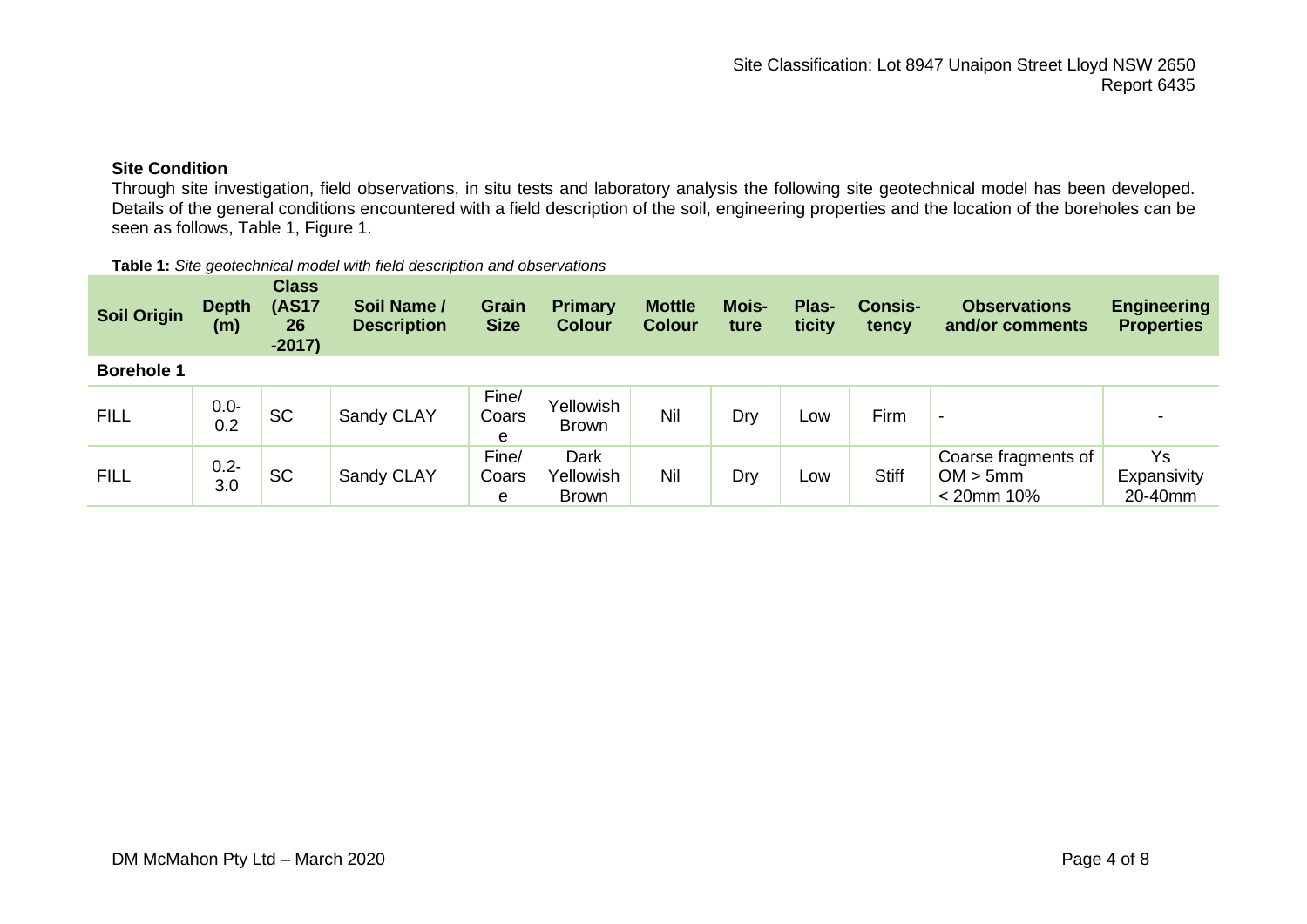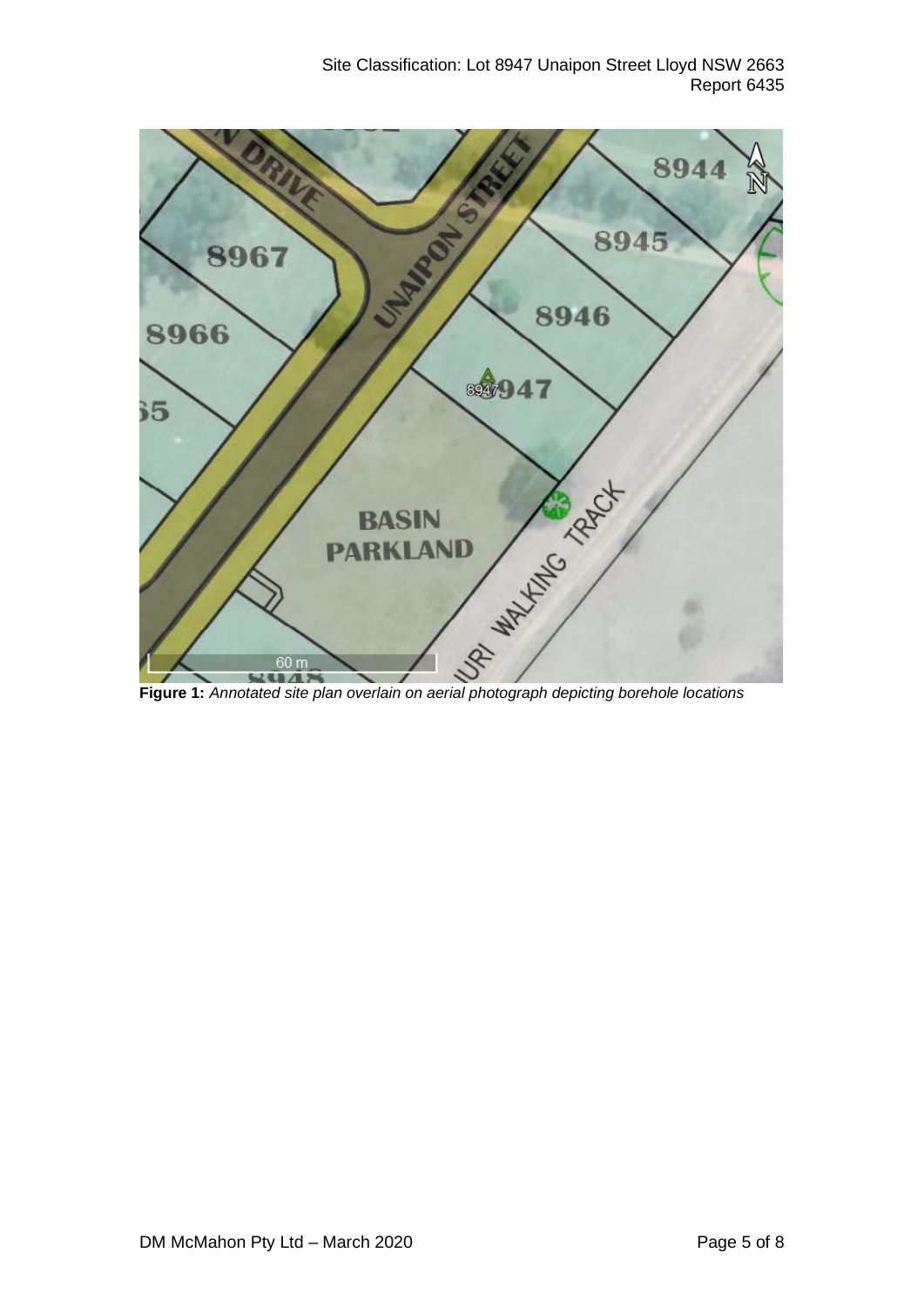#### **Site Classification**

Based on the field assessment and laboratory data and assumptions therein the site is classified as **M-D – Moderately reactive clay or silt sites (deep drying), which may experience moderate ground movement from moisture changes** by reference to AS2870:2011.

#### **Assumptions**

Site investigation and classification was carried out by reference to AS2870:2011. The proposed building is a single storey residential development.

This classification is based on the footings being founded into the underlying FILL or residual 'SC' clay soils. If the footings are not into the specified material the site classification will need to be reassessed.

FILL materials where identified on this report are considered as 'controlled fill' in accordance with AS3798 and can be considered suitable for use as foundation/subgrade. Fill certification report ID 'FC19-08'.

Footings may be founded partly on fill and partly on natural material depending on founding depths. As such, footing design may require careful consideration by the structural engineer to minimise potential differential settlement.

An allowable bearing pressure of up to 50kPa and 100kPa for raft slab beams and strip footings respectively may be adopted.

If more than 0.4m of uncontrolled fill is present or placed, or if depth of excavation within the building area extends more than 0.5m below the existing surface, the above classification will need to be reassessed.

Any earthworks on site will be carried out by reference to AS3798: 2007.

If any unconsolidated or saturated soils are encountered during excavation, or conditions that are not alike the above description, the site supervisor should be informed, the work stopped and this office be contacted immediately for further evaluation.

Where trees and large shrubs are removed from the site all roots are to be removed and voids replaced with compacted fill by reference to AS3798:2007.

The soils investigated are all natural ground and no free groundwater was encountered at the time of the investigation.

Site drainage and vegetation limitations are adhered to as per the CSIRO Foundation Management and Footing Performance: A Homeowner's guide, BTF-2011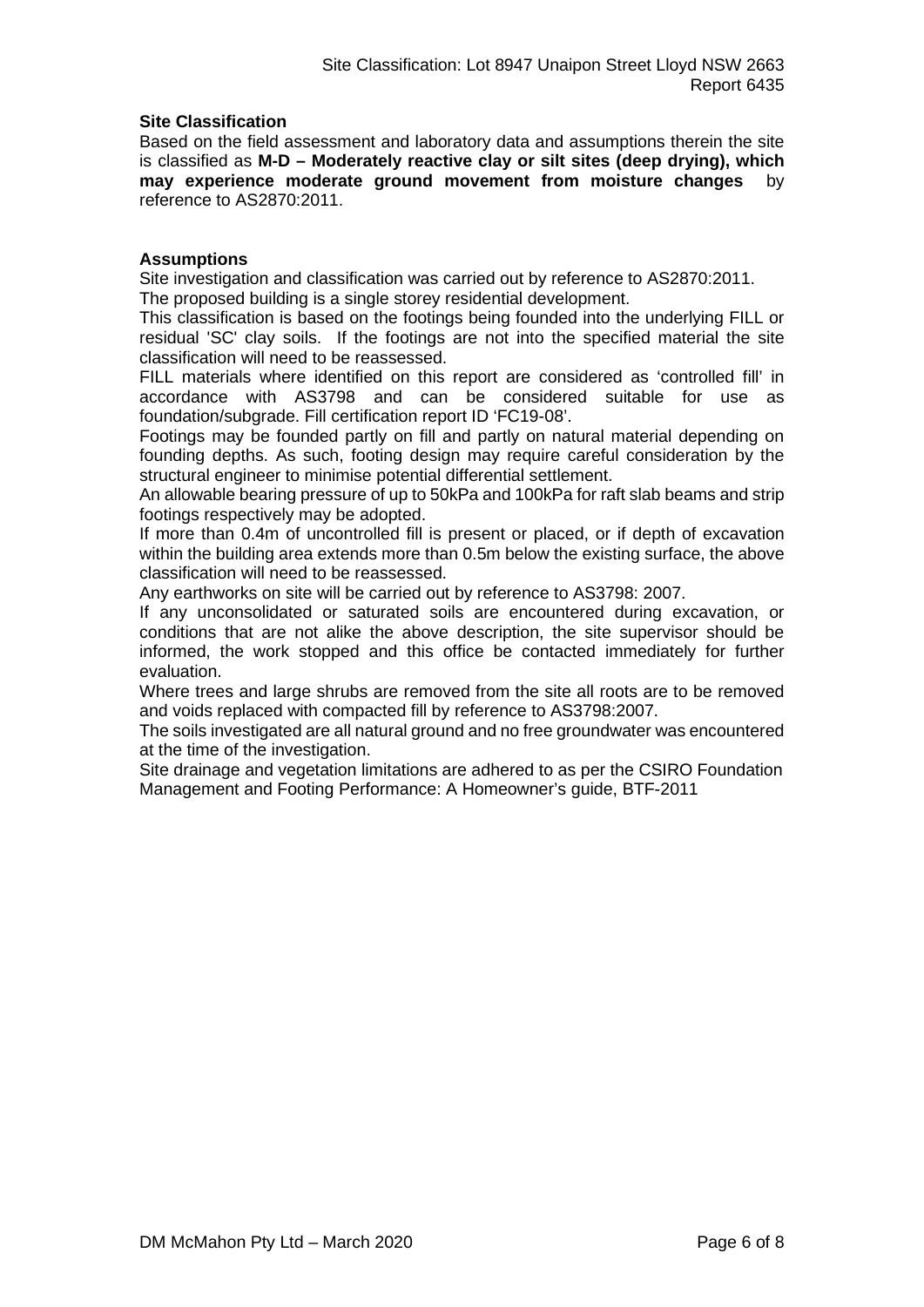## Site Classification: Lot 8947 Unaipon Street Lloyd NSW 2663 Report 6435

| <b>Log Column</b>                |                      | <b>Symbol</b>                                                                                                                                                                                                              | <b>Definition</b>                                                                                                                                                                                                                                                                                                                                                                                                          |  |  |  |
|----------------------------------|----------------------|----------------------------------------------------------------------------------------------------------------------------------------------------------------------------------------------------------------------------|----------------------------------------------------------------------------------------------------------------------------------------------------------------------------------------------------------------------------------------------------------------------------------------------------------------------------------------------------------------------------------------------------------------------------|--|--|--|
| Soil Origin                      |                      | <b>TOPSOIL</b>                                                                                                                                                                                                             | Mantle of surface and/or near-surface soil often but not always defined by high levels of organic<br>material, both dead and living. Remnant topsoils are topsoils that subsequently been buried by<br>other transported soils. Roots of trees may extend significantly into otherwise unaltered soil and<br>the presence of roots is not a sufficient reason for describing a material as topsoil.                        |  |  |  |
|                                  |                      | <b>FILL</b>                                                                                                                                                                                                                | Any material which has been placed by anthropogenic processes                                                                                                                                                                                                                                                                                                                                                              |  |  |  |
|                                  |                      | Alluvial                                                                                                                                                                                                                   | Deposited by streams and rivers                                                                                                                                                                                                                                                                                                                                                                                            |  |  |  |
|                                  |                      | Colluvial                                                                                                                                                                                                                  | Soil and rock debris transported down slope by gravity, with or without the assistance of flowing<br>water and generally deposited in gullies or at the base of slopes. Colluvium is often used to<br>refer to thicker deposits such as those formed from landslides, whereas the term 'slopewash'<br>may be used for thinner and more widespread deposits that accumulate gradually over longer<br>geological timeframes. |  |  |  |
|                                  |                      | Extremely<br>Formed directly from in situ weathering of geological formations. Although this material is of soil<br>weathered<br>strength, it retains the structure and/or fabric of the parent rock material.<br>material |                                                                                                                                                                                                                                                                                                                                                                                                                            |  |  |  |
|                                  |                      | Residual                                                                                                                                                                                                                   | Formed directly from in situ weathering of geological formations. These soils no longer retain<br>any visible structure or fabric of the parent soil or rock material                                                                                                                                                                                                                                                      |  |  |  |
| Class                            |                      | GW                                                                                                                                                                                                                         | Gravel and gravel-sand mixtures, little to no fines                                                                                                                                                                                                                                                                                                                                                                        |  |  |  |
| (AS1726-<br>2017)                |                      | GP                                                                                                                                                                                                                         | Gravel and gravel-sand mixtures, little to no fines, uniform gravels                                                                                                                                                                                                                                                                                                                                                       |  |  |  |
|                                  |                      | GМ                                                                                                                                                                                                                         | Gravel-silt mixtures and gravel-sand-silt mixtures                                                                                                                                                                                                                                                                                                                                                                         |  |  |  |
|                                  |                      | GC                                                                                                                                                                                                                         | Gravel-clay mixtures and gravel-sand-clay mixtures                                                                                                                                                                                                                                                                                                                                                                         |  |  |  |
|                                  |                      | SW<br>Sand and gravel-sand mixtures, little to no fines                                                                                                                                                                    |                                                                                                                                                                                                                                                                                                                                                                                                                            |  |  |  |
|                                  | Coarse grained soils | SP                                                                                                                                                                                                                         | Sand and gravel-sand mixtures, little to no fines                                                                                                                                                                                                                                                                                                                                                                          |  |  |  |
|                                  |                      | <b>SM</b>                                                                                                                                                                                                                  | Sand-silt mixtures                                                                                                                                                                                                                                                                                                                                                                                                         |  |  |  |
|                                  |                      | SC                                                                                                                                                                                                                         | Sand-clay mixtures                                                                                                                                                                                                                                                                                                                                                                                                         |  |  |  |
|                                  |                      | ML                                                                                                                                                                                                                         | Inorganic silt and very fine sand, rock flour, silty or clayey fine sand or silt with low plasticity                                                                                                                                                                                                                                                                                                                       |  |  |  |
|                                  |                      | CL, CI                                                                                                                                                                                                                     | Inorganic clays of low to medium plasticity, gravelly clay, sandy clay                                                                                                                                                                                                                                                                                                                                                     |  |  |  |
|                                  |                      | OL                                                                                                                                                                                                                         | Organic silt                                                                                                                                                                                                                                                                                                                                                                                                               |  |  |  |
|                                  |                      | MН                                                                                                                                                                                                                         | Inorganic silt                                                                                                                                                                                                                                                                                                                                                                                                             |  |  |  |
|                                  | Fine grained soils   | CН                                                                                                                                                                                                                         | Inorganic clays of high plasticity                                                                                                                                                                                                                                                                                                                                                                                         |  |  |  |
|                                  |                      | OH                                                                                                                                                                                                                         | Organic clay of medium to high plasticity, organic silt                                                                                                                                                                                                                                                                                                                                                                    |  |  |  |
|                                  |                      | Pt                                                                                                                                                                                                                         | Peat, highly organic soil                                                                                                                                                                                                                                                                                                                                                                                                  |  |  |  |
| Soil Name/<br><b>Description</b> |                      | SAND                                                                                                                                                                                                                       | Coarse grained soil                                                                                                                                                                                                                                                                                                                                                                                                        |  |  |  |
|                                  |                      | <b>SILT</b><br><b>CLAY</b>                                                                                                                                                                                                 | Fine grained soil - low dry strength, low wet toughness and dilatancy                                                                                                                                                                                                                                                                                                                                                      |  |  |  |
| <b>Grain Size</b>                |                      | Coarse                                                                                                                                                                                                                     | Fine grained soil - high dry strength, high wet toughness and plasticity<br>>2mm                                                                                                                                                                                                                                                                                                                                           |  |  |  |
|                                  |                      | Medium                                                                                                                                                                                                                     | $0.06 - 2mm$                                                                                                                                                                                                                                                                                                                                                                                                               |  |  |  |
|                                  |                      | Fine                                                                                                                                                                                                                       | <0.06mm                                                                                                                                                                                                                                                                                                                                                                                                                    |  |  |  |
| <b>Moisture</b>                  |                      | D                                                                                                                                                                                                                          | Dry                                                                                                                                                                                                                                                                                                                                                                                                                        |  |  |  |
|                                  |                      | Τ                                                                                                                                                                                                                          | <b>Moderately Moist</b>                                                                                                                                                                                                                                                                                                                                                                                                    |  |  |  |
|                                  |                      | М                                                                                                                                                                                                                          | Moist                                                                                                                                                                                                                                                                                                                                                                                                                      |  |  |  |
|                                  |                      | W                                                                                                                                                                                                                          | Wet                                                                                                                                                                                                                                                                                                                                                                                                                        |  |  |  |
| <b>Plasticity</b>                |                      | Non-plastic                                                                                                                                                                                                                | Not applicable                                                                                                                                                                                                                                                                                                                                                                                                             |  |  |  |
|                                  |                      | Low                                                                                                                                                                                                                        | Only slight pressure is required to roll the thread of soil near the plastic limit. The thread and<br>lump are weak and soft. The dry specimen crumbles into powder with some finger pressure.                                                                                                                                                                                                                             |  |  |  |
|                                  |                      | Medium                                                                                                                                                                                                                     | Medium pressure is required to roll the thread of soil to near the plastic limit. The thread and<br>lump have medium stiffness. The dry specimen breaks into pieces or crumbles with<br>considerable finger pressure.                                                                                                                                                                                                      |  |  |  |
|                                  |                      | High                                                                                                                                                                                                                       | Considerable pressure is required to roll the thread to near the plastic limit. The thread and the<br>lump have very high stiffness. The dry specimen cannot be broken with finger pressure.<br>Specimen will break into pieces between thumb and a hard surface.                                                                                                                                                          |  |  |  |
| <b>Consistency</b>               |                      | Very Soft (VS)                                                                                                                                                                                                             | Exudes between fingers when squeezed in hand                                                                                                                                                                                                                                                                                                                                                                               |  |  |  |
|                                  |                      | Soft (S)                                                                                                                                                                                                                   | Can be moulded by light finger pressure                                                                                                                                                                                                                                                                                                                                                                                    |  |  |  |
|                                  |                      | Firm $(F)$                                                                                                                                                                                                                 | Can be moulded by strong finger pressure                                                                                                                                                                                                                                                                                                                                                                                   |  |  |  |
|                                  |                      | Stiff (St)                                                                                                                                                                                                                 | Cannot be moulded by fingers                                                                                                                                                                                                                                                                                                                                                                                               |  |  |  |
|                                  |                      | Very Stiff (VSt)                                                                                                                                                                                                           | Can be indented by thumb nail                                                                                                                                                                                                                                                                                                                                                                                              |  |  |  |
|                                  |                      | Hard (H)                                                                                                                                                                                                                   | Can be indented by thumb nail with difficulty                                                                                                                                                                                                                                                                                                                                                                              |  |  |  |
|                                  |                      | Friable (Fr)                                                                                                                                                                                                               | Can be easily crumbled or broken into small pieces by hand                                                                                                                                                                                                                                                                                                                                                                 |  |  |  |

#### **Notes Relating to Results**